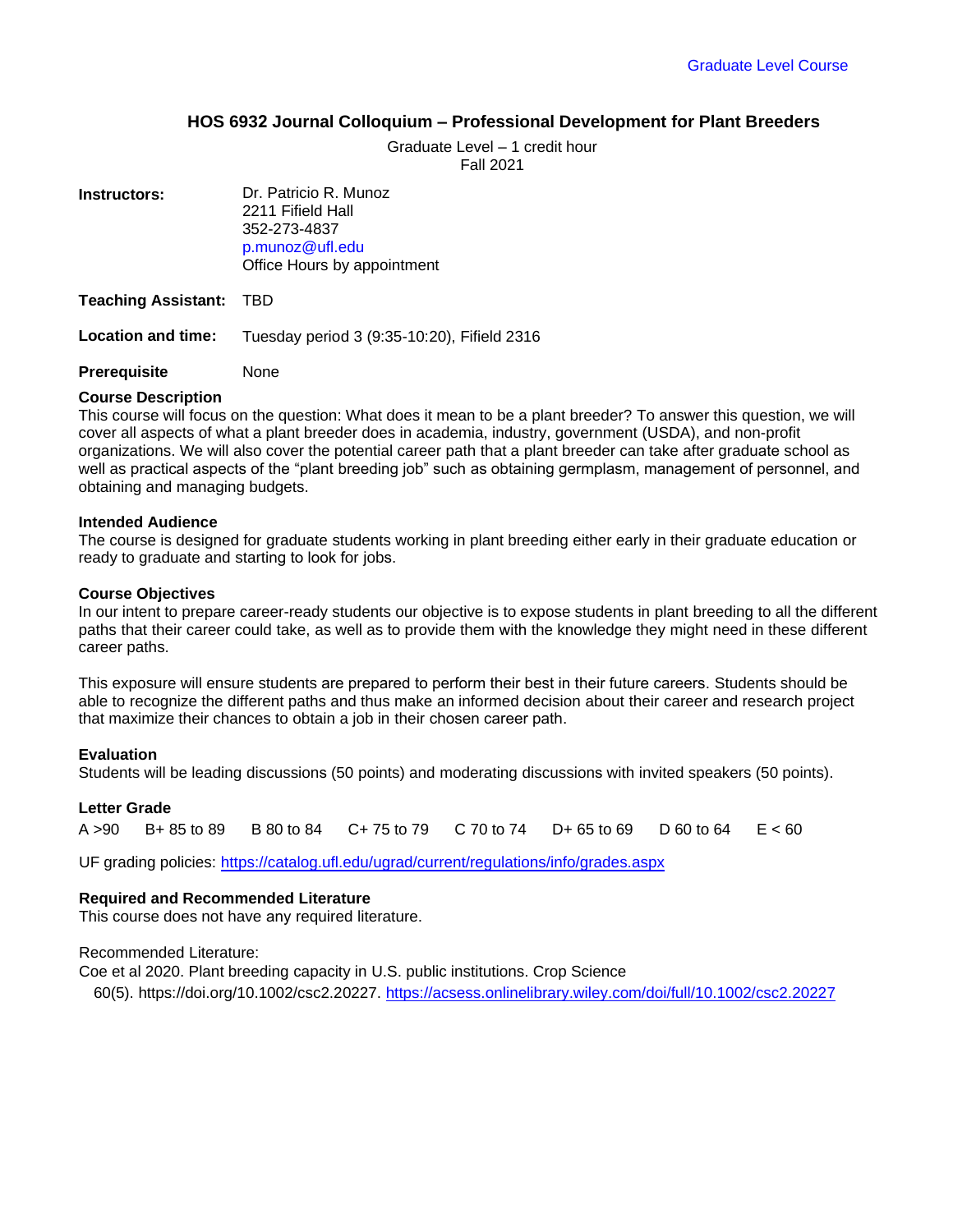| <b>Topic</b> | <b>Description</b>                                                                                                                                           |
|--------------|--------------------------------------------------------------------------------------------------------------------------------------------------------------|
| Wk 1         | Introductions                                                                                                                                                |
| Wk 2         | Expectations, communication, time managing, and conflict handling                                                                                            |
| Wk 3         | Careers in plant breeding – what jobs can a plant breeder perform?                                                                                           |
| Wk4          | Plant breeding: Starting a breeding program                                                                                                                  |
| Wk 5         | Invited speaker – USDA Germplasm curator – Source of starting material for plant breeding and<br>a job possibility in the USDA system                        |
| Wk 6         | Invited speaker $-$ pre-breeding                                                                                                                             |
| Wk7          | Plant breeding: Cost and budget – where to obtain funds to perform plant breeding, how to invest<br>and manage them for the benefit of your breeding program |
| Wk 8         | Invited speaker – plant breeding of row crops in academia                                                                                                    |
| Wk 9         | Invited speaker – plant breeding fruits in academia                                                                                                          |
| <b>Wk 10</b> | Invited speaker – plant breeding in the CGIAR system                                                                                                         |
| <b>Wk 11</b> | Plant breeding: Managing a team – from mentoring undergraduates to managing a team                                                                           |
| <b>Wk12</b>  | Invited speaker – plant breeder of large teams in industry                                                                                                   |
| <b>Wk13</b>  | Invited speaker – quantitative genetics and data analyst as a career path                                                                                    |
| <b>Wk 14</b> | Invited speaker – breeder of emerging crops – new opportunities                                                                                              |
| <b>Wk 15</b> | Invited speaker - plant breeding with emerging technologies                                                                                                  |
| <b>Wk 16</b> | Plant breeding $-$ releasing a cultivar $-$ intellectual property                                                                                            |

# **Course Schedule and Topics (Tentative)**

## **Attendance and Make-Up Work**

"Requirements for class attendance and make-up exams, assignments, and other work in this course are consistent with university policies that can be found at: [https://catalog.ufl.edu/ugrad/current/regulations/info/attendance.aspx"](https://catalog.ufl.edu/ugrad/current/regulations/info/attendance.aspx)

**Online Course Evaluation Process**

"Students are expected to provide feedback on the quality of instruction in this course by completing online evaluations at https://evaluations.ufl.edu. Evaluations are typically open during the last two or three weeks of the semester, but students will be given specific times when they are open. Summary results of these assessments are available to students at [https://evaluations.ufl.edu/results/"](https://evaluations.ufl.edu/results/)

## **Academic Honesty**

"UF students are bound by The Honor Pledge which states, "We, the members of the University of Florida community, pledge to hold ourselves and our peers to the highest standards of honor and integrity by abiding by the Honor Code. On all work submitted for credit by students at the University of Florida, the following pledge is either required or implied: "On my honor, I have neither given nor received unauthorized aid in doing this assignment." The Honor Code [\(http://www.dso.ufl.edu/sccr/process/student-conduct-honor-code/\)](http://www.dso.ufl.edu/sccr/process/student-conduct-honor-code/) specifies a number of behaviors that are in violation of this code and the possible sanctions. Furthermore, you are obligated to report any condition that facilitates academic misconduct to appropriate personnel. If you have any questions or concerns, please consult with the instructor or TAs in this class."